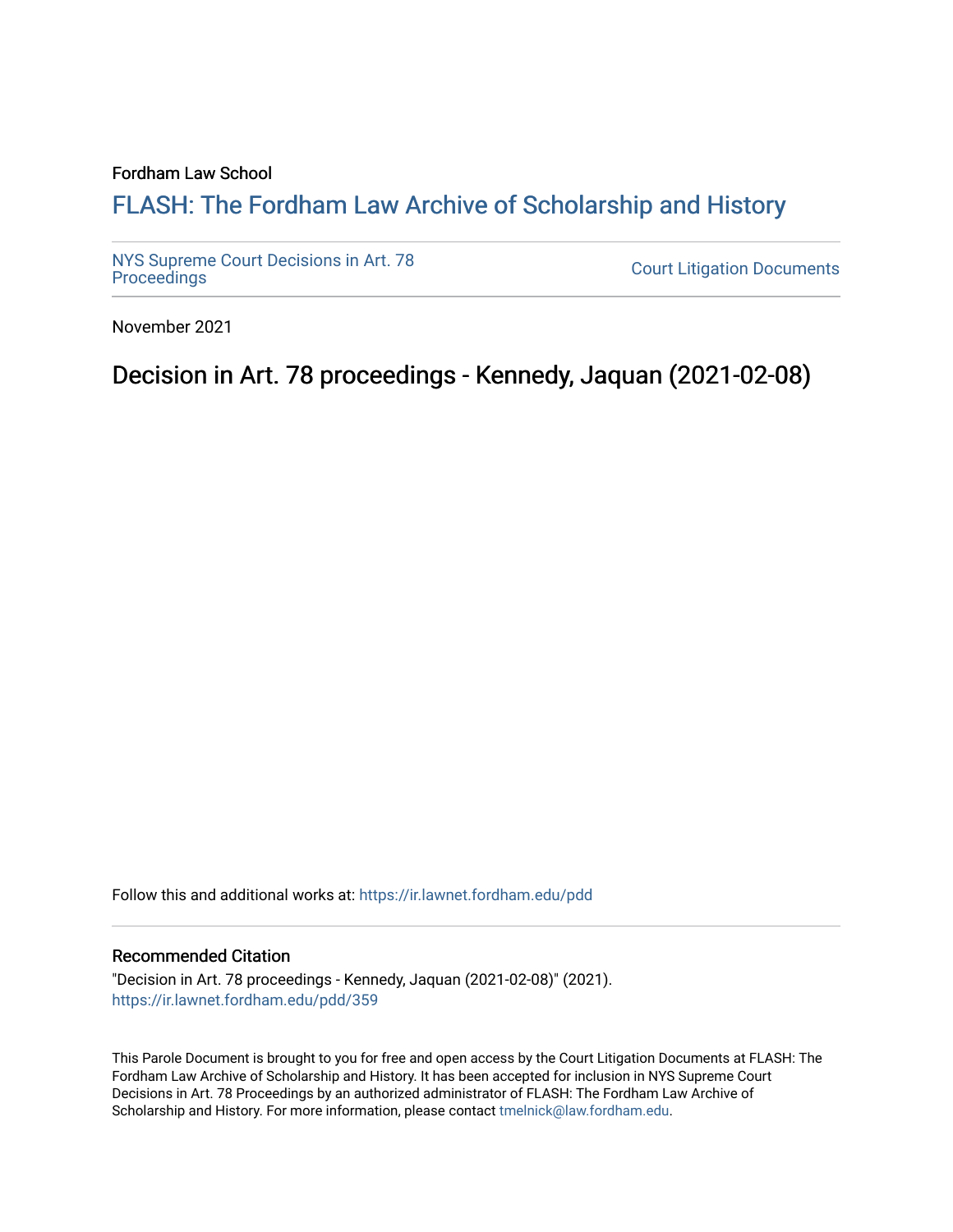## SUPREME COURT OF THE STATE OF NEW YORK COUNTY OF DUTCHESS

In the Matter of the Application of JAQUAN KENNEDY

Petitioner,

For a judgment pursuant to Article 78 of the Civil Practice Law and Rules,

-against-

TINA M. STANFORD, Chairwoman of the New York State Board of Parole Respondent.

Index No. 2020-54406

Christi J. Acker, J.S.C.

## **NOTICE OF ENTRY**

**PLEASE TAKE NOTICE** that the accompanying Decision and Order was signed by the

Honorable Christi J. Acker on February 8, 2021 and entered in the Clerk's Office of the Supreme

Court, Dutchess County and added to the docket as NYSECF No. 25 on February 8, 2021.

New York, New York TYLER LLP

# Dated: February 8, 2021 PATTERSON BELKNAP WEBB &

 /s/ Emma Ellman-Golan Emma Ellman-Golan Jason Vitullo 1133 Avenue of the Americas New York, New York 10036 Tel.: 212-336-2000

*Attorneys for Petitioner Jaquan Kennedy*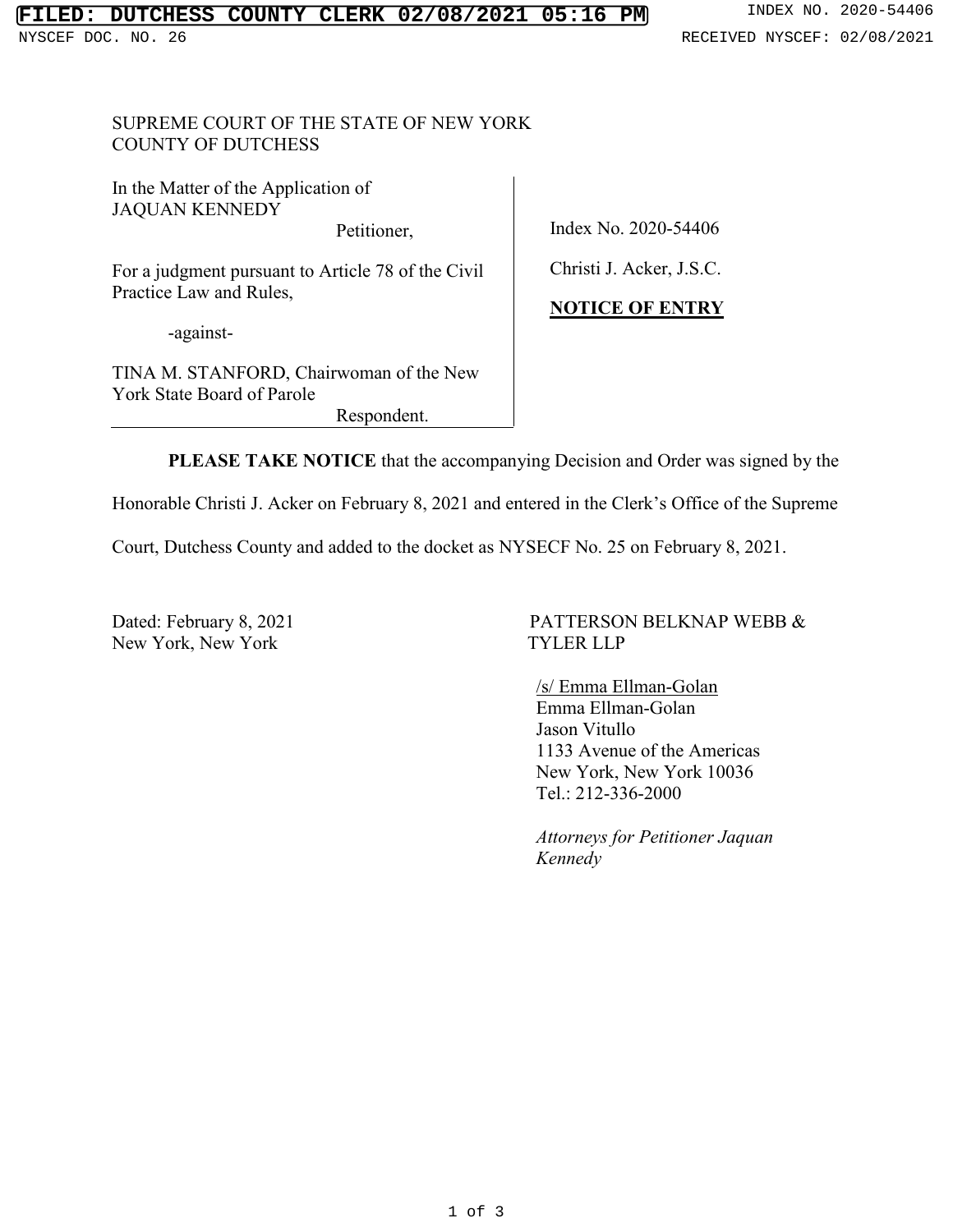### **FILED: DUTCHESS COUNTY CLERK 02/08/2021 05:16 PM**

NYSCEF DOC. NO. 26

To commence the 30-day statutory time period for appeals as of right (CPLR 5513[a]), you **are advised to serve a copy of this order, with notice of entry, upon** all parties.

## **SUPREME COURT OF THE STATE OF NEW YORK COUNTY OF DUTCHESS**

-------------------c-----------------------------------------){ In the Matter of the Application of JAQUAN KENNEDY,

Petitioner,

### **DECISION AND ORDER**

Inde){ No.: 2020-54406

-against-

TINA M. STANFORD, Chairwoman of the New York State Board of Parole

Respondent.

For Judgment Pursuant to Article 78 of the Civil Practice Law and Rules

-------------------------------------------------------------){

Petitioner has moved pursuant to CPLR Article 78 challenging Respondent's October 16, 2019 decision which denied Petitioner discretionary release to parole supervision. By letter dated January 15,2021 (and uploaded to NYSCEF on January 22, 2021), Assistant Attorney General Elizabeth A. Gavin, advised that the Parole Board consented to a *de novo* consideration and the issuance of an order directing a *de novo* interview to determine Petitioner's eligibility for discretionary parole release. Respondent requests that the Court allow sixty (60) days for the Board to conduct a *de novo* consideration. *See* NYSCEF Doc. No. 23.

After reviewing the January 26, 2021 letter from. Petitioner's counsel (NYSCEF Doc. No. 24), which opposed Respondent's letter submission on various grounds, the Court conferenced the matter with counsel on February 5, 2021. By e-mail dated February 8, 2021, Petitioner's counsel